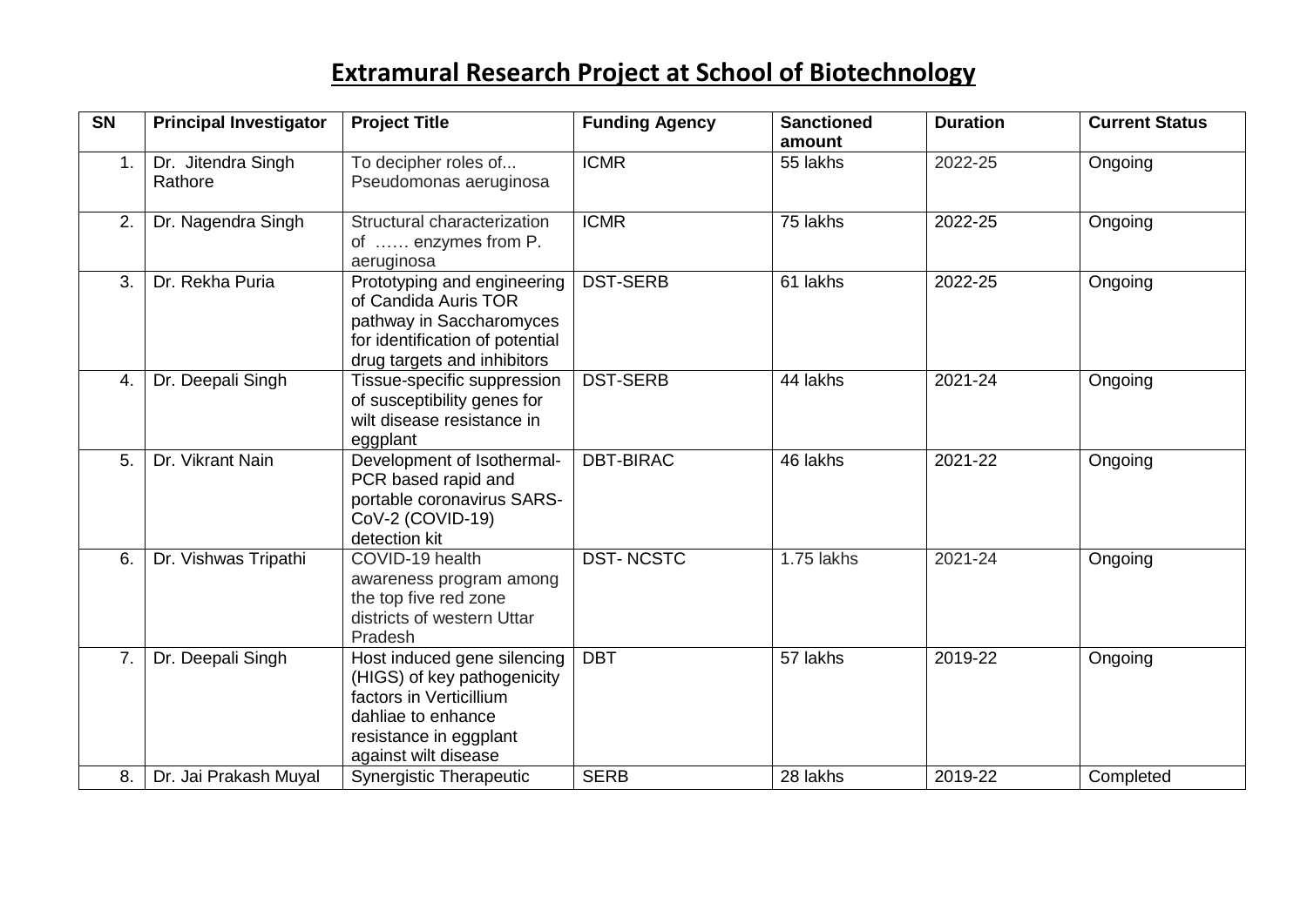|     |                                   | Potential of All trans<br><b>Retinoic Acid and VEGF</b><br>towards Regeneration of<br>Alveoli in Emphysematous<br>Lung                                       |                 |          |           |           |
|-----|-----------------------------------|--------------------------------------------------------------------------------------------------------------------------------------------------------------|-----------------|----------|-----------|-----------|
| 9.  | Dr. Bhupendra<br>Chaudhary        | Development of Pure Lines<br>of Indian Cotton Cultivar(s)<br>for the Trait of In Vitro<br>Regeneration                                                       | <b>CSIR</b>     | 12 lakhs | 2018-21   | Completed |
| 10. | Dr. Bhupendra<br>Chaudhary        | <b>Root-Specific Reduction</b><br>of Cytokinin for Enhanced<br>Root Growth and Drought<br>Tolerance in oilseed<br>mustard (Brassica juncea<br>L. cv. Varuna) | <b>SERB-DST</b> | 27 lakhs | 2018-21   | Completed |
| 11. | Dr. Bhupendra<br>Chaudhary        | Introgression of<br><b>Regeneration Character</b><br>into Elite Indian Cotton<br>Cultivars                                                                   | <b>CSIR</b>     | 34 lakhs | 2017-2020 | Completed |
| 12. | Dr. Imteyaz Qamar                 | Designing of agonist of<br>Sf2for cancer therapy                                                                                                             | <b>ICMR</b>     | 44 lakhs | 2017-2020 | Completed |
|     | 13. Dr. Jitendra Singh<br>Rathore | TranscriptionalXenorha<br>bdus nematophila                                                                                                                   | <b>CSIR</b>     | 30 lakhs | 2016-2021 | Completed |
|     | 14. Dr. Nagendra Singh            | Structural characterization<br>of SRRP508                                                                                                                    | <b>CSIR</b>     | 24 lakhs | 2016-20   | completed |
| 15. | Dr. Nagendra Singh                | Structure basis of k.<br>pneumonae                                                                                                                           | <b>ICMR</b>     | 21 lakhs | 2016-19   | Completed |
| 16. | Dr. Bhupendra<br>Chaudhary        | <b>Target Mimicry-Based</b><br>Silencing of microRNA167<br><b>Gene Family Targeting</b><br><b>Auxin Response Factors</b><br>(ARFs)' Gene Expression          | <b>DBT</b>      | 58 lakhs | 2015-2018 | Completed |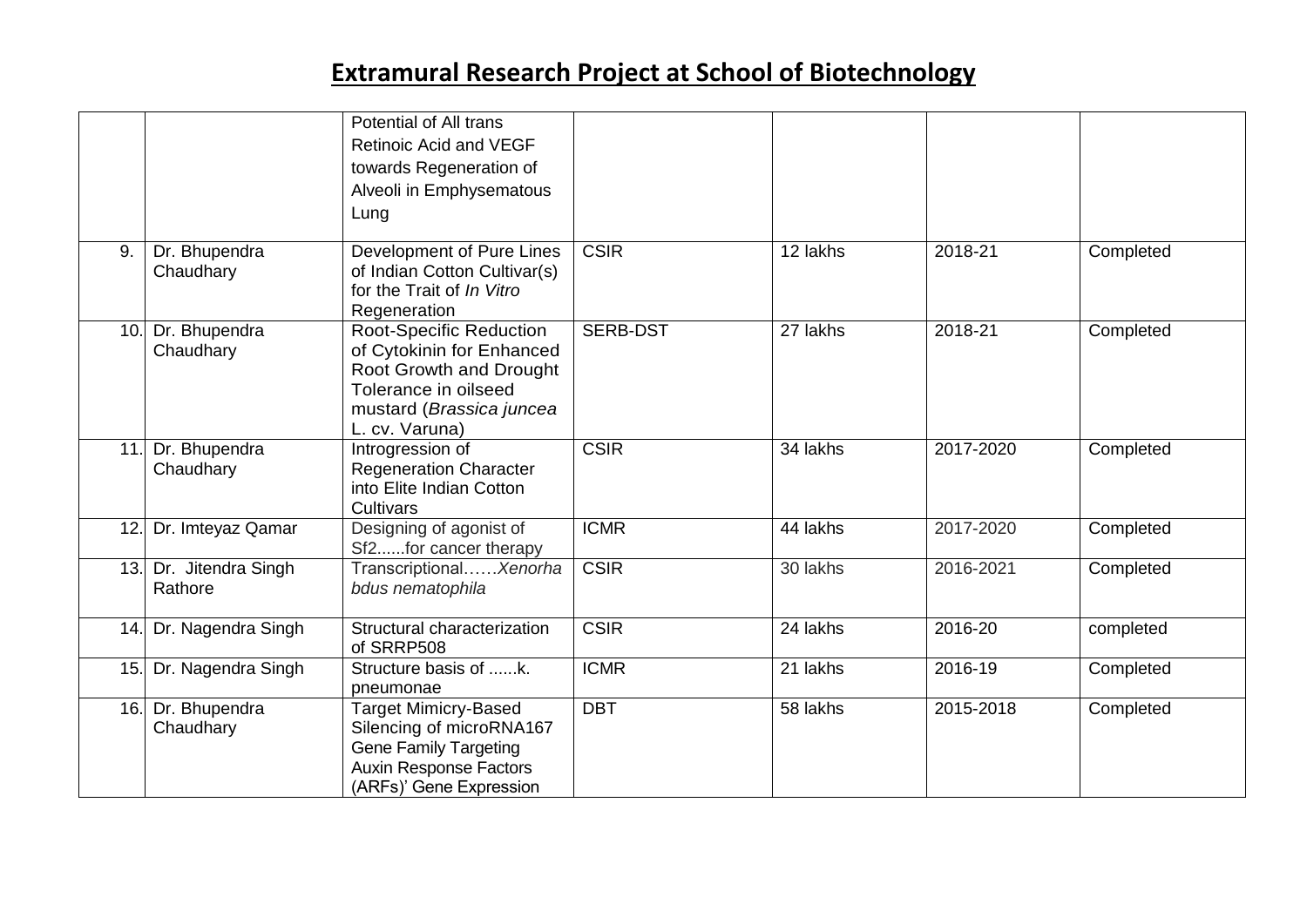|                 |                       | <b>During Cotton Fiber</b><br>Development                                                                                                                                              |             |          |         |           |
|-----------------|-----------------------|----------------------------------------------------------------------------------------------------------------------------------------------------------------------------------------|-------------|----------|---------|-----------|
| 17 <sub>1</sub> | Dr. Nagendra Singh    | Cloning expressionfrom<br>P. aeruginosa                                                                                                                                                | <b>ICMR</b> | 48 lakhs | 2015-18 | Completed |
| 18.             | Dr. Jai Prakash Muyal | <b>Identification of Molecular</b><br>Pathways in Alveoli<br>Regeneration in an<br>Established<br>Emphysematous Lung:<br>All Trans Retinoic Acid - A<br>Way to Novel Therapy<br>Option | <b>DBT</b>  | 35 lakhs | 2013-17 | completed |
| 19.             | Dr. Vikrant Nain      | High throughput design,<br>synthesis and validation of<br><b>TALENs for targeted</b><br>genome engineering                                                                             | <b>DBT</b>  | 86 lakhs | 2013-16 | Completed |
| 20.             | Dr. Savneet Kaur      | Investigations on cell-<br>intrinsic and extrinsic<br>factors involved in age- and<br>disease-induced<br>senescence of endothelial<br>progenitor cells                                 | <b>DST</b>  | 27 lakhs |         | Completed |
| 21              | Dr. Savneet Kaur      | Investigations on the role of<br>Hepatitis B virus X protein<br>(HBx) in cancer stem cell-<br>mediated initiation and<br>progression of<br>hepatocellular carcinoma                    | <b>DBT</b>  | 34 lakhs |         | completed |
| 22              | Dr. Savneet Kaur      | Contribution of<br>angiogenesis and<br>inflammation to fibrogenesis<br>and regeneration in non-<br>alcoholic fatty liver diseases                                                      | <b>ICMR</b> | 29 lakhs |         | Completed |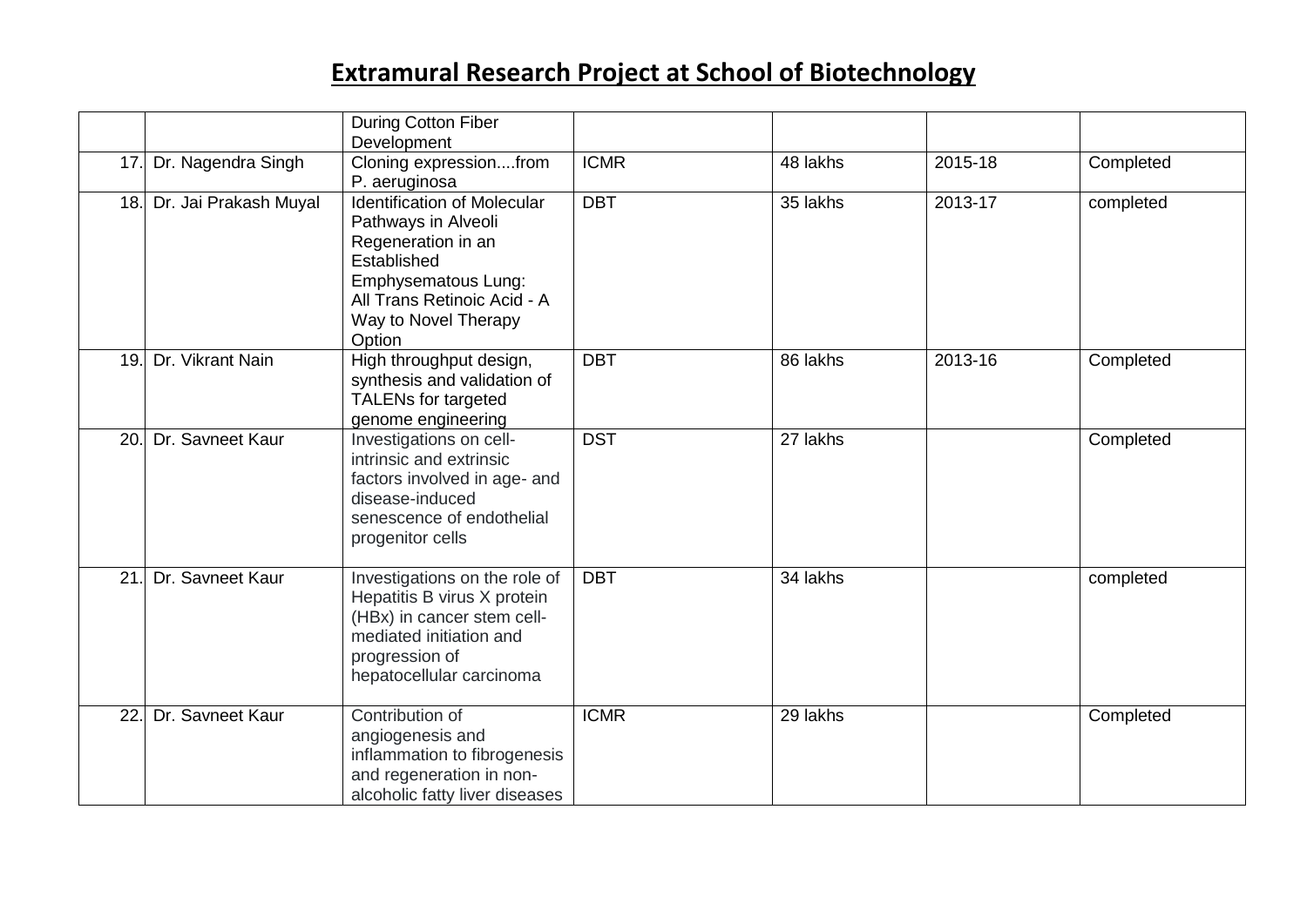|     |                               | (NAFLD)                                                                                                                                                                                      |                 |          |         |           |
|-----|-------------------------------|----------------------------------------------------------------------------------------------------------------------------------------------------------------------------------------------|-----------------|----------|---------|-----------|
| 23. | Dr. Vikrant Nain              | Development of mega<br>nucleases for targeted<br>genome engineering in rice                                                                                                                  | <b>DBT</b>      | 18 lakhs | 2013-16 | Completed |
| 24. | Dr Vishwas Tripathi           | Molecular mechanisms of<br>anti-cancer effect of<br>Crocetin and its synergistic<br>effect with Cisplatin in<br>Smokeless Tobacco &<br>Nicotine induced Head and<br><b>Neck Cancer Cells</b> | <b>DST</b>      | 22 lakhs | 2013-16 | Completed |
| 25. | Dr. Bhupendra<br>Chaudhary    | Spatiotemporal<br>Manipulation of Profilin<br>Gene Family in Cotton Fiber<br>Cells for Increased Yield<br>and Quality                                                                        | <b>DBT</b>      | 64 lakhs | 2012-15 | Completed |
| 26. | Dr. Jitendra Singh<br>Rathore | Transcriptional and<br>fuctional Xenorhabdus<br>nematophila                                                                                                                                  | <b>SERB-DST</b> | 26 lakhs | 2012-15 | Completed |
| 27. | Dr. Rekha Puria               | Identification and validation<br>of anticancer drug targets in<br>target of rapamycin (TOR)<br>signaling pathway                                                                             | <b>DBT</b>      | 38 lakhs | 2012-16 | Completed |
| 28. | Dr. Rekha Puria               | Genome scale fitness<br>profiling of transposon<br>mutant library for<br>identification of novel<br>component of Target or<br>Rapamycin (TOR) signaling<br>pathway                           | <b>SERB-DST</b> | 21 lakhs | 2012-15 | Completed |
| 29. | Dr. Siya Ram                  | Development of novel<br>adsorbent for pre-<br>concentration of the<br>pathogens and molecular                                                                                                | <b>DST</b>      | 24 lakhs |         | Completed |